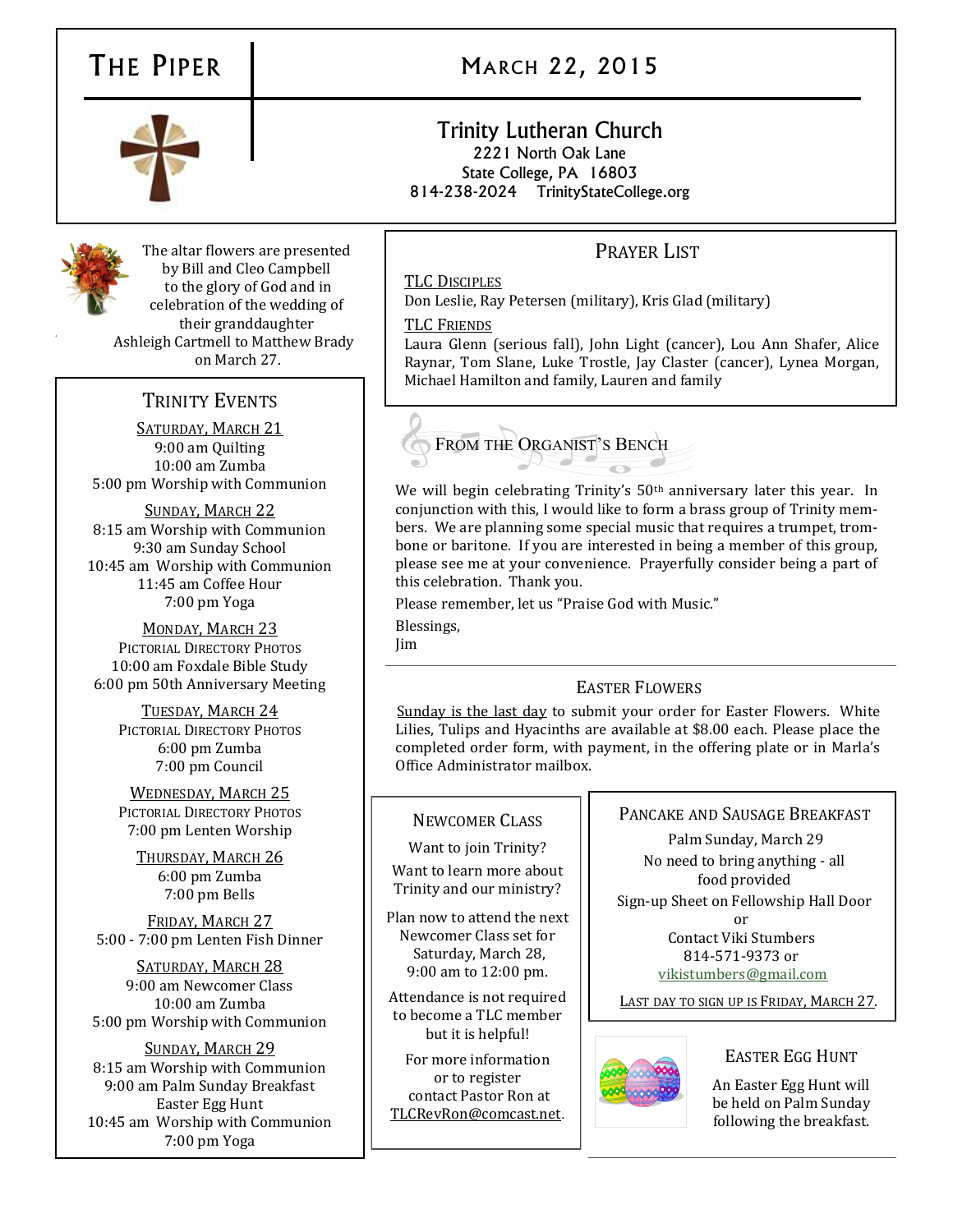### SEDER DINNER CANCELLED

Originally plans for Lent included a Passover Seder which is a Jewish meal recalling the events that led to God freeing the Hebrew people from bondage in Egypt. The dinner was set for Wednesday, April 1, but it will be canceled for various reasons. Sorry for any inconvenience this may cause.

Instead, our regular Midweek Lenten Worship will be offered using Holden Evening Prayer as we have been doing on Wednesday nights throughout Lent.

> Questions may be directed to Pastor Ron, [TLCRevRon@comcast.net.](mailto:TLCRevRon@comcast.net)

## PICTORIAL DIRECTORY

If you haven't signed up for an appointment to have your photograph taken for Trinity's pictorial directory, there are still time slots available.

On Monday, March 23, the following times are available:

6:00 pm, 6:40 pm 7:00 pm, 7:10 pm 7:40 pm 8:10 pm, 8:30 pm

On Tuesday, March 24, the following time is available:

### 5:10 pm

On Wednesday, March 25, the following times are available

#### 3:10 pm 3:40 pm

If you have not signed up for an appointment and you would like to schedule one of the available time slots, contact Lynn Garrison, [lynndelou@gmail.com.](mailto:lynndelou@gmail.com) Please include the number of people in your group.

If you have not signed up for a photo appointment and are not available during these time slots, contact Lynn Garrison, [lynndelou@gmail.com](mailto:lynndelou@gmail.com) for information on scheduling a photo appointment at an alternative site.

# Lenten Fish Dinner

Fellowship Hall 5:00 – 7:00 pm

Eat In or Take Out

## March 20

Menu: Crab Cakes, Steamed Shrimp, Fish Sticks, Oven Roasted Potatoes, CA Blend Vegetables, Mixed Vegetables, Tossed Salad

## March 27

Menu: Breaded Cod, Broiled Salmon, Mac and Cheese, Stewed Tomatoes, Green Beans, Corn, Cole Slaw and Tossed Salad Desserts requested

> Sign-up sheet is posted on the door to Fellowship Hall

Reservations appreciated but not required

See Pastor Ron for more information

### TLC FINANCIAL INFORMATION

July 1, 2014 – February 28, 2015

| Income     | \$180,834.84    |
|------------|-----------------|
| Expenses   | \$199,704.12    |
| Difference | $-$ \$18,869.28 |

(The expenses include payment of \$26,778.00 for roof repair and new shingles. This was withdrawn from the Building Fund.)

These amounts represent operating income and expenses and do not include any interest, dividends or investment value changes.

## LUTHERAN WORLD RELIEF PERSONAL CARE KITS

As we work our way through Lent the congregation is invited to consider donating items to Lutheran World Relief for their Personal Care Kits. These kits are given to people who are recovering from a crisis that may be caused by natural forces or the result of human violence or war.

We have done this once before and this time may we challenge ourselves to collect items for **50** Personal Care Kits. We will be collecting the following items on the weekends indicated. Feel free, however, to bring any of the items at anytime during Lent. Also, you may donate as many of each item as you wish. Please place the items in the plastic container in the narthex. Each weekend we will focus on a particular item as follows:

February 21/22 One light-weight bath-size towel (between 20"×40" & 52"×27"), dark color recommended February 28 / March 1 Two bath-size bars (4 to 5 oz.) of soap, any brand, in original wrapping

March 7/8 One adult-size toothbrush in its original packaging March 14/15

One sturdy comb, remove packaging

March 21/22 One metal nail clippers (attached file optional), remove packaging

Kits will be assembled for shipping on Saturday, April 11, at 10:00 am. Volunteers are needed to help assemble the kits. See Pastor Ron for more details.